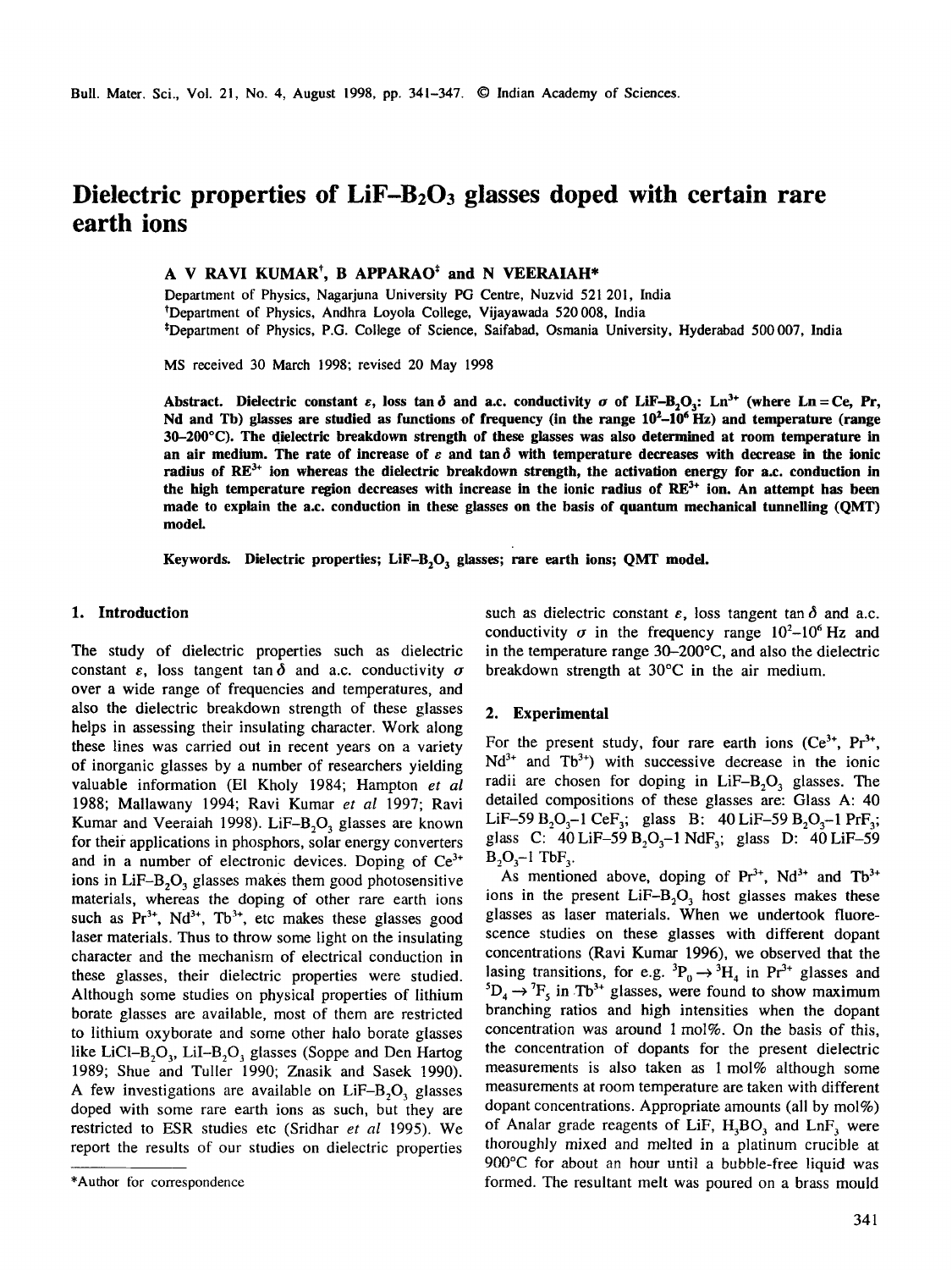| Property                                                          | Glass A $(Ce^{3})$ | Glass B $(Pr3+)$ | Glass C $(Nd^{3+})$ | Glass D $(Tb^{3+})$<br>1.090 |  |
|-------------------------------------------------------------------|--------------------|------------------|---------------------|------------------------------|--|
| Ionic radius of $RE^{3+}$ ion<br>present in the glass $(\hat{A})$ | 1.180              | 1.160            | 1.150               |                              |  |
| Density, $d$ (g/cc)                                               | 2.115              | 2.129            | 2.143               | 2.216                        |  |
| Average molecular<br>weight $(M)$                                 | 73.930             | 73.940           | 73.980              | 74.120                       |  |
| $RE^{3+}$ ion conc. $N_i$<br>$(10^{22}$ ions/cc)                  | 1.723              | 1.734            | 1.745               | 1.800                        |  |
| Inter ionic distance of<br>$RE^{3+}$ ions (Å)                     | 3.871              | 3.863            | 3.855               | 3.811                        |  |
| Glass transition temperature<br>$(T_{\rm g}^{\rm o}C)$            | 428                | 442              | 449                 | 450                          |  |

**Table 1.** Some physical properties of  $LiF-B<sub>2</sub>O<sub>3</sub>$ :  $Ln<sup>3+</sup>$  glasses.



**Figure 1.** Variation of dielectric constant  $\varepsilon$  at room temperature with dopant concentration at 500 Hz.

and subsequently annealed at 300°C. The amorphous state of the samples was checked by X-ray diffraction spectra recorded on a Siefert Diffractometer model SO-Debye Flux 2002 with copper target and nickel filter operated at 40 kV and 30 mA. The samples were then ground and finely polished. The approximate dimensions of the samples used for the present measurements were  $1.0 \times 1.0 \times 0.1$  cm<sup>3</sup>. A thin coating of silver paint was applied (to the larger area faces) on either side of the samples to serve as electrodes.

The capacitance measurements were made on a GR 1615A Capacitance Bridge in the frequency range 10<sup>2</sup>-10<sup>5</sup> Hz and on a Radart Q-Meter Model 1202 between  $10<sup>5</sup>-10<sup>6</sup>$  Hz. Dielectric breakdown strength for all these glasses was determined at room temperature in air medium using a high a.c. voltage breakdown tester (Dot Tech Model Dot-452) operated with an input voltage of 250 V

at a frequency of 50Hz; it was ensured that all the glasses used for this study were of identical thicknesses.

#### **3. Results**

Some physical parameters like average molecular weight, M of the glass,  $RE<sup>3+</sup>$  ion concentration  $N_i$ , inter ionic distance  $r_i$  of RE<sup>3+</sup> ions in the glass which are useful for understanding the dielectric properties of  $LiF-B<sub>2</sub>O<sub>3</sub>$ glasses are evaluated and presented in table 1 together with the glass transition temperatures.

As a preliminary study, we measured the dielectric constant (figure 1) and dielectric loss of these glasses with different dopant concentrations at room temperature  $(\approx 30^{\circ}C)$  at a fixed frequency of 500 Hz. As the concentration of dopant increased, the dielectric constant and dielectric loss were found to increase for all the glasses nearly up to the concentration of  $1 \text{ mol}\%$ ; further increase in the dopant concentration did not show any significant changes in the dielectric constant (figure 1) and dielectric loss. Hence we have chosen 1 mol% as the dopant concentration for dielectric measurements of these glasses.

The dielectric constant  $\varepsilon$  of CeF<sub>3</sub> doped glass (i.e. glass A) at room temperature ( $\approx 30^{\circ}$ C) and at 10<sup>6</sup>Hz was 7-4 and was found to increase with decrease in frequency (figure 2), while the  $\varepsilon$  values at room temperature were found to decrease gradually at a fixed frequency from glass A to D (figure 2). The dielectric loss (tan  $\delta$ ) variation with frequency at room temperature for all the glasses also exhibited similar behaviour.

The variation in the dielectric constant with temperature at different frequencies for glass A is shown in figure 3;  $\varepsilon$  increased slowly up to about 100 $\mathrm{^{\circ}C}$ , beyond this temperature  $\varepsilon$  rose rapidly and was found to be highly frequency-dependent, showing larger values at lower frequencies. A similar behaviour was exhibited by  $\varepsilon$  with temperature for all other glasses. However, for all the glasses a comparison of the variation of  $\varepsilon$  with temperature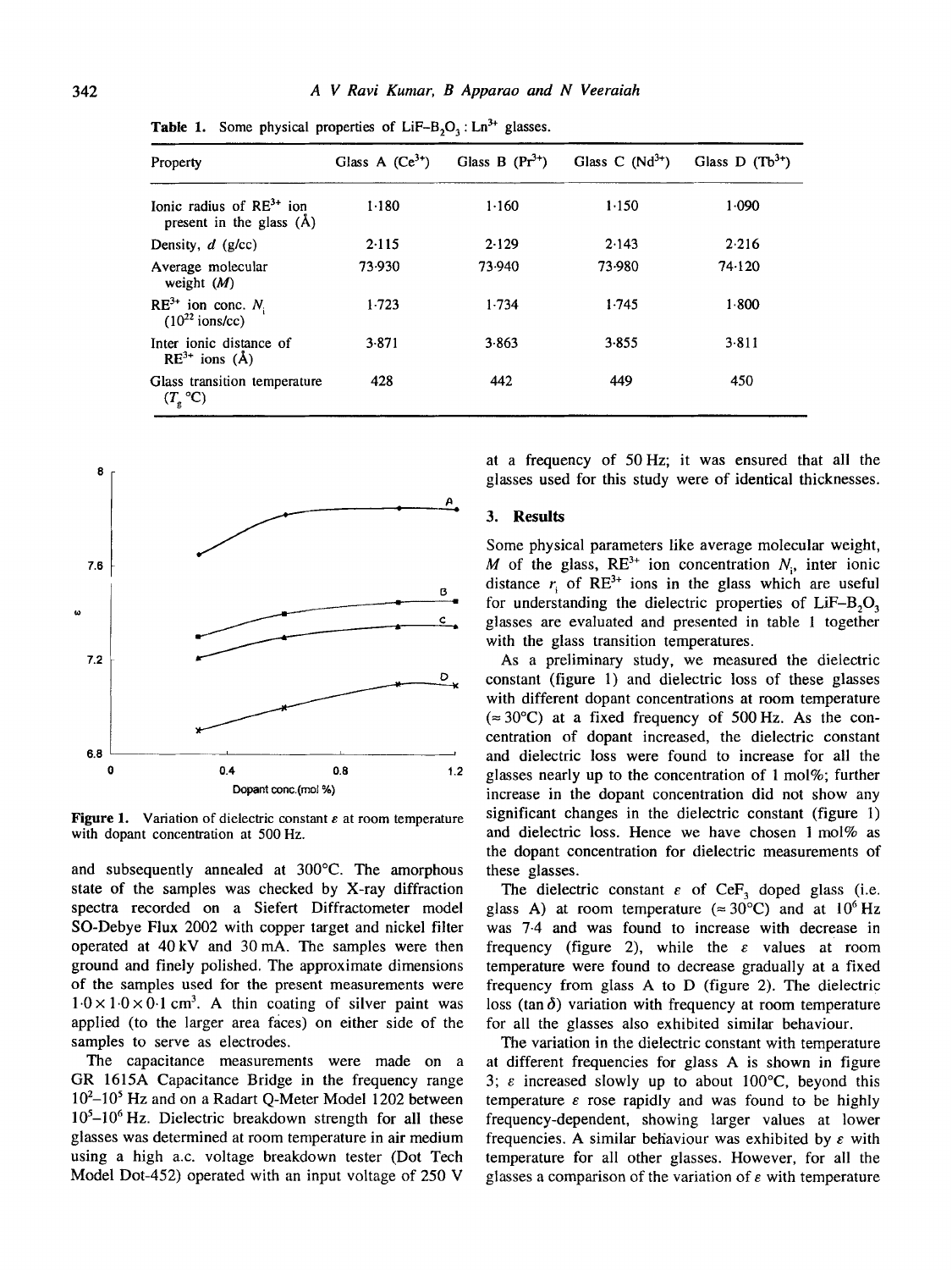at  $2 \times 10^3$  Hz is shown in figure 4. It was observed that the rate of increase of  $\varepsilon$  with temperature was highest for glass A and lowest for glass D. The variation of dielectric loss tan  $\delta$  with temperature at different frequencies for glass B is shown in figure 5 and for all the other glasses at  $10^3$  Hz is shown in figure 6; these curves exhibit similar behaviour as that of dielectric constant  $\varepsilon$  with temperature.

The a.c. conductivity  $\sigma$  is calculated at different temperatures using the equation:

$$
\sigma = \omega \varepsilon_0 \, \varepsilon \, \tan \delta,\tag{1}
$$

(where  $\varepsilon_0$  is the vacuum dielectric constant) for different frequencies and the plots of  $\log \sigma$  against  $1/T$  are shown in figure 7 for glass C and for all the other glasses at



Figure 2. Variation of dielectric constant  $\varepsilon$  with frequency for all the glasses at room temperature.





Figure 3. Variation of dielectric constant  $\varepsilon$  with temperature Figure 4. Variation of dielectric constant  $\varepsilon$  with temperature at different frequencies for glass A. at different frequencies for glass A.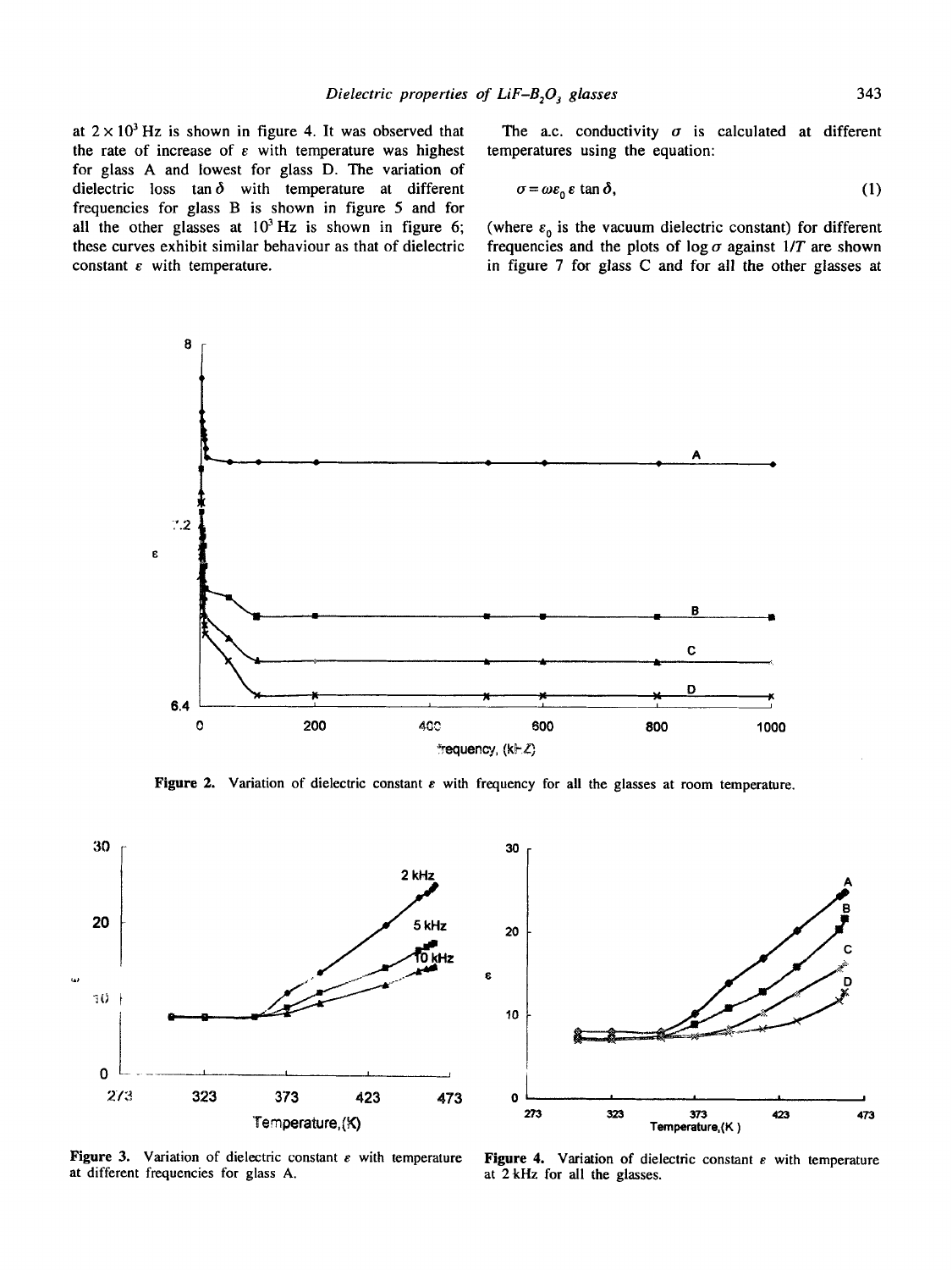$10<sup>4</sup>$  Hz in figure 8. From these plots, the activation energy for conduction in the high temperature region over which a near-linear dependence of  $\log \sigma$  on  $1/T$ could be observed, is calculated and presented in table 2 along with the other pertinent data on a.c. conduction. This activation energy is found to be minimum for  $CeF<sub>3</sub>$ -doped glasses and increases with decrease in the ionic radius of  $RE<sup>3+</sup>$  ion dopants.

The dielectric breakdown strength of glass A is 13.4 kV/cm; this value increases as we go from glass A to glass D (table 2).

### **4. Discussion**

In general, the properties of glass depend upon its composition and to a considerable extent upon its structure. Lithium fluoro borate glasses doped with  $\text{Ln}F_3$  have complex composition and" are an admixture of network formers and modifiers.  $B_2O_3$  is a well-known network former and LiF is a network modifier which enters the  $B_2O_3$  glass network by breaking up the B-O bonds (the fluorenes of LiF break the local symmetry while Li<sup>+</sup> ions occupy interstitial positions) and introduces coordinated defects known as dangling bonds or it may even cause an increase in coordination of boron from 3 to 4 thus creating  $BO<sub>a</sub>$  units. Earlier electron spin resonance and optical absorption experiments (Shelby 1994; Sridhar *et al* 1995) indicated that the rare earth ions, when they are present in the glass matrices impose virtually no specific, or narrowly defined, site preference in the glass network. But there are reports (Shelby 1994) which suggest, that rare earth ions also enter the glass network as modifiers by breaking up the random network, thereby leaving the nonbridging oxygens in the  $B_2O_3$ glass lattice.

It is interesting to find that the nature of variation of



at different frequencies for glass **B**. **at 5 kHz** for all the glasses.

 $\varepsilon$  and tan  $\delta$  with temperature for these glasses is similar. The variation of  $\varepsilon$  with temperature can be connected to frequency through modified Debye equation as reported earlier (Veeraiah 1987). A plot of log  $(\Delta \varepsilon)$  against  $1/T$ (where  $\Delta \varepsilon$  is the difference between dielectric constant at any temperature  $T$  and that at room temperature) at different frequencies for  $Tb^{3+}$ -doped glasses (glass D) is shown in, figure 9; the graphs are straight lines about the same slope for all the frequencies in high temperature region. The computed activation energy is 0-98 eV. This value is practically the same as the activation energy for a.c. conduction in the same temperature region in these glasses (table 2). This seems to suggest that the charge carriers responsible for change in  $\varepsilon$  and  $\sigma$  with temperature in this temperature range are the same. A similar analysis was also carried out on the other three glasses and yielded similar results. Further, this activation energy too increases from glass A to D (table 2).

Normally, the a.c. conductivity, of the amorphous material obeys the equation:

$$
\sigma(\omega) = A\omega^s,\tag{2}
$$

with  $s < 1$  up to the frequency of 1 MHz. Though various models have been developed to interpret the a.c. conduction mechanism in the glasses, we have first attempted to explain a.c. conduction in the present LiF-B<sub>2</sub>O<sub>3</sub>: Ln<sup>3+</sup> glasses on the basis of quantum mechanical tunnelling (QMT) model. In general, the defect centres that could contribute to the conductivity are randomly distributed in these glasses. According to QMT model, only those pairs of carriers which are separated by the hopping distance  $R$ , given by:

$$
R = (1/2a) \ln \left( v_{\text{th}} / \omega \right),\tag{3}
$$



Figure 5. Variation of dielectric loss tan  $\delta$  with temperature Figure 6. Variation of dielectric loss tan  $\delta$  with temperature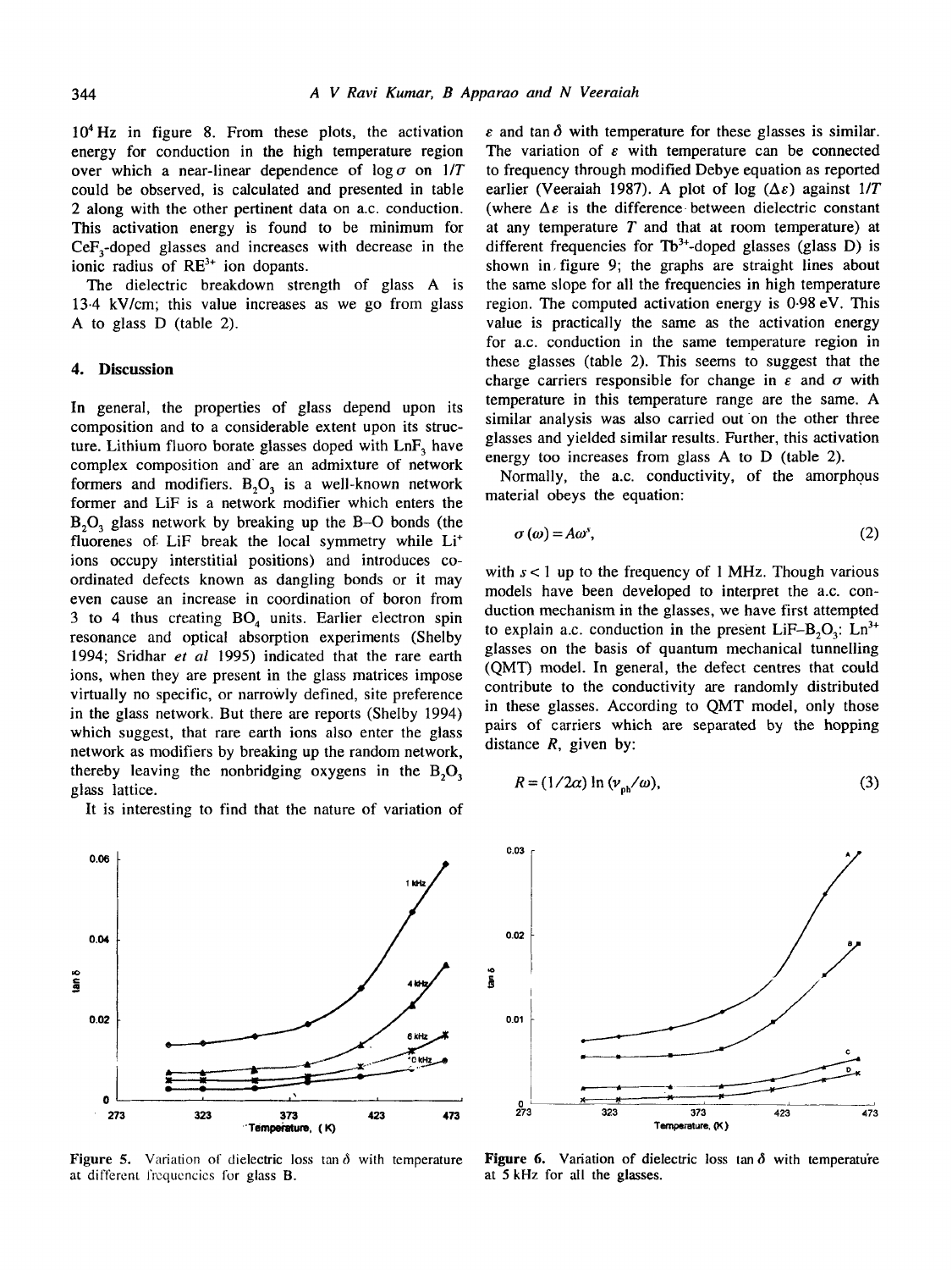contribute significantly to the conduction. With this, the equation for a.c. conductivity due to quantum mechanical tunnelling is given by (Austin and Mott 1969):

$$
\sigma(\omega) = \eta e^2 k T / 3 [N(E_{\rm E})]^2 \alpha^{-5} \omega [\ln(\nu_{\rm ph}/\omega)]^4, \tag{4}
$$

where  $N(E<sub>r</sub>)$  is the density of the energy states near the Fermi level,  $\alpha$  the electronic wave function decay constant,  $v_{ph}$  the phonon frequency and  $\eta$  a constant and its value is given as  $\eta = \pi/3$  (Austin and Mott 1969),



Figure 7. Variation of a.c. conductivity  $\sigma$  with  $1/T$  for glass C at different frequencies.



Figure 8. Comparison of variation of conductivity with *lIT*  for all the glasses at 10kHz.

 $= 3.66 \pi^2/6$  (Butcher and Hyder 1977),  $= \pi^4/96$  (Pollak 1971).

The frequency exponent  $s$  is defined as:

$$
\sigma(\omega) = \eta e^2 k \mathcal{T}/3 \left[ N(E_r) \right]^2 \alpha^{-5} \omega \left[ \ln(\nu_{\text{ex}}/\omega) \right]^4, \tag{4} \qquad s = \partial(\ln \sigma)/\partial(\ln \omega). \tag{5}
$$

Substitution of (4) into (5) results in the following:

$$
s = 1 - 4/\ln(1/\omega\tau_0). \tag{6}
$$

Thus the quantum mechanical tunnelling of a carrier through the potential barrier between the sites separated by a distance  $R$  demands that  $s$  should be temperature independent. The plots of  $\log \sigma(\omega)$  vs  $\log \omega$  for  $Ce^{3+}$ -doped glasses (glass A) at a temperature of 473 K are shown in figure 10. The graph obtained is almost a straight line. Plots drawn for the other glasses have also yielded straight lines. These results indicate that the exponent  $s$  is independent of frequency, which is not fully consistent with (6).

Perhaps the more accurate, model for a.c. conduction in which s is less dependent (as observed for these glasses) for a.c. conduction in LiF-B<sub>2</sub>O<sub>3</sub>: Ln<sup>3+</sup> glasses is the correlated barrier hopping (CBH) model (Elliott 1987) in which the height of the potential barrier is correlated with inter site separation. According to this model:

$$
s = 1 - \{6kT/[E_0 - kT\ln(1/\omega\tau_0)]\},\tag{7}
$$

where  $E_0$  is the optical band gap. According to (6), the value of s changes by 0.07 for a frequency change of  $10^2$ -10<sup>6</sup> Hz, whereas this change is only 0.003 according to (7) for the same change in the frequency for a fixed optical band gap. Hence (7) can be assumed to provide a more accurate value of s than (6) for the present glasses, and therefore the CBH model can be considered more appropriate than the QMT model for a.c. conduction



Figure 9. Log  $\Delta \varepsilon$  vs  $1/T$  at different frequencies for glass D.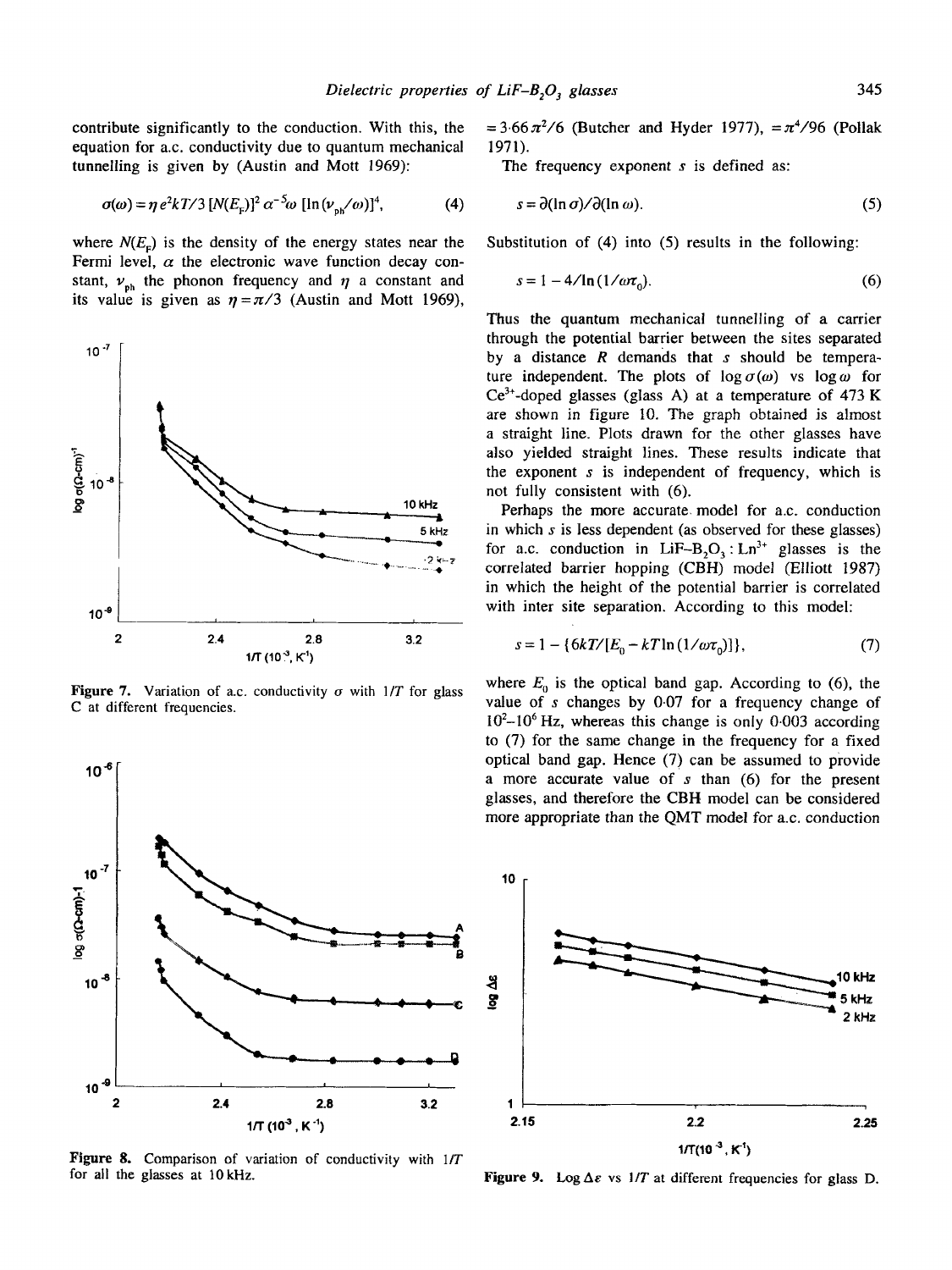in these glasses. However, further analysis on a.c. conduction for these glasses is made on the basis of QMT model for the lack of accurate value of optical band gap  $E_0$  at different temperatures. The experimental values of s obtained for the glasses A, B, C and D are presented in table 2.

Considering

$$
\sigma \alpha \, e^{-2\alpha R},\tag{8}
$$

as valid at low frequencies, the value of  $\alpha$  is determined by plotting  $log \sigma$  against R (figure 11); here the hopping distance  $R$  is evaluated using

$$
R = M^{1/3} / (N_A M_d)^{1/3}.
$$
 (9)

In the above equation,  $M$  is the average molecular weight of the glass,  $d$  the density,  $N_A$  the Avagadro number and  $M_i$  the RE<sup>3+</sup> ion concentration in mole percent. The average value of  $\alpha$  obtained from graph 10 is 0.78 Å<sup>-1</sup>. Among various mechanisms for conduction in amorphous materials, the conduction in the localized states near the Fermi level occurs when a.c. conductivity is nearly temperature independent and varies linearly with frequency. The conduction in present LiF-B<sub>2</sub>O<sub>2</sub> : Ln<sup>3+</sup> glasses in the low temperature region (up to 85°C) can safely be attributed to take place by this mechanism. The value of  $N(E<sub>F</sub>)$ , i.e. the density of energy states near Fermi level, at  $10^4$  Hz and at 353 K, taking  $\alpha$  equal to 0.78 Å<sup>-1</sup> and  $q_{ph} \sim 5 \times 10^{12}$  Hz, is calculated using (4), with value of numerical constant  $\eta$  suggested by different investigators and presented in table 2. The value of  $N(E<sub>r</sub>)$  is found to decrease from glass A to D. Furthermore, the range of  $N(E_r)$  values obtained is found to be  $10^{20}$  eV<sup>-1</sup>/cm<sup>3</sup>. Such values of  $N(E<sub>c</sub>)$  suggest the localized states near the Fermi level (Elliott 1987). The decrease in the conductivity from glass A to D can be due to the decrease in the density of these energy states.

When the dielectric is placed in the electric field, the heat of dielectric loss is liberated. If the applied field is an alternating field, the specific dielectric loss i.e. the loss per unit volume of the dielectric is given by (Tareev 1979):

$$
\rho_{\rm i} = E^2 \omega \varepsilon_0 \varepsilon \tan \delta \, \mathbf{W/m^3}.\tag{10}
$$





**Figure 10.** Log  $\sigma(\omega)$  versus log  $\omega$  at 473 K for glass B. glasses.

 $10<sup>-8</sup>$  $\frac{5}{8}$ 10-Io 3.84 3.88 **R(^~** 

**Figure 11.** Log  $\sigma$  versus hopping distance R for LiF-B<sub>2</sub>O<sub>3</sub>: Ln<sup>3+</sup>

| <b>Table 2.</b> Data on a.c. conductivity for LiF- $B_2O_3$ glasses. |
|----------------------------------------------------------------------|
|                                                                      |

| <b>Glass</b> | $N(E_{\rm F})$ in $(10^{20} \text{ eV}^{-1}/\text{cm}^3)$ |                                      |        |               |                                                        |      |                                                       |
|--------------|-----------------------------------------------------------|--------------------------------------|--------|---------------|--------------------------------------------------------|------|-------------------------------------------------------|
|              | Austin and<br>Mott                                        | According to<br>Butcher and<br>Hyder | Pollak | $S_{\rm exp}$ | Activation<br>energy $(eV)$<br>from a.c.<br>conduction | Δε   | <b>Dielectric</b><br>breakdown<br>strength<br>(kV/cm) |
| $\mathbf{A}$ | 6.64                                                      | 5.30                                 | 6.75   | 0.86          | 0.718                                                  | 0.72 | 13.14                                                 |
| B            | $5-80$                                                    | 4.62                                 | 5.89   | 0.84          | 0.78                                                   | 0.79 | $13-47$                                               |
| $\mathbf C$  | 5.96                                                      | 4.75                                 | 6.06   | 0.82          | 0.89                                                   | 0.90 | 13.88                                                 |
| D            | 5.21                                                      | 4.16                                 | $5-30$ | 0.81          | 0.96                                                   | 0.98 | 15.67                                                 |